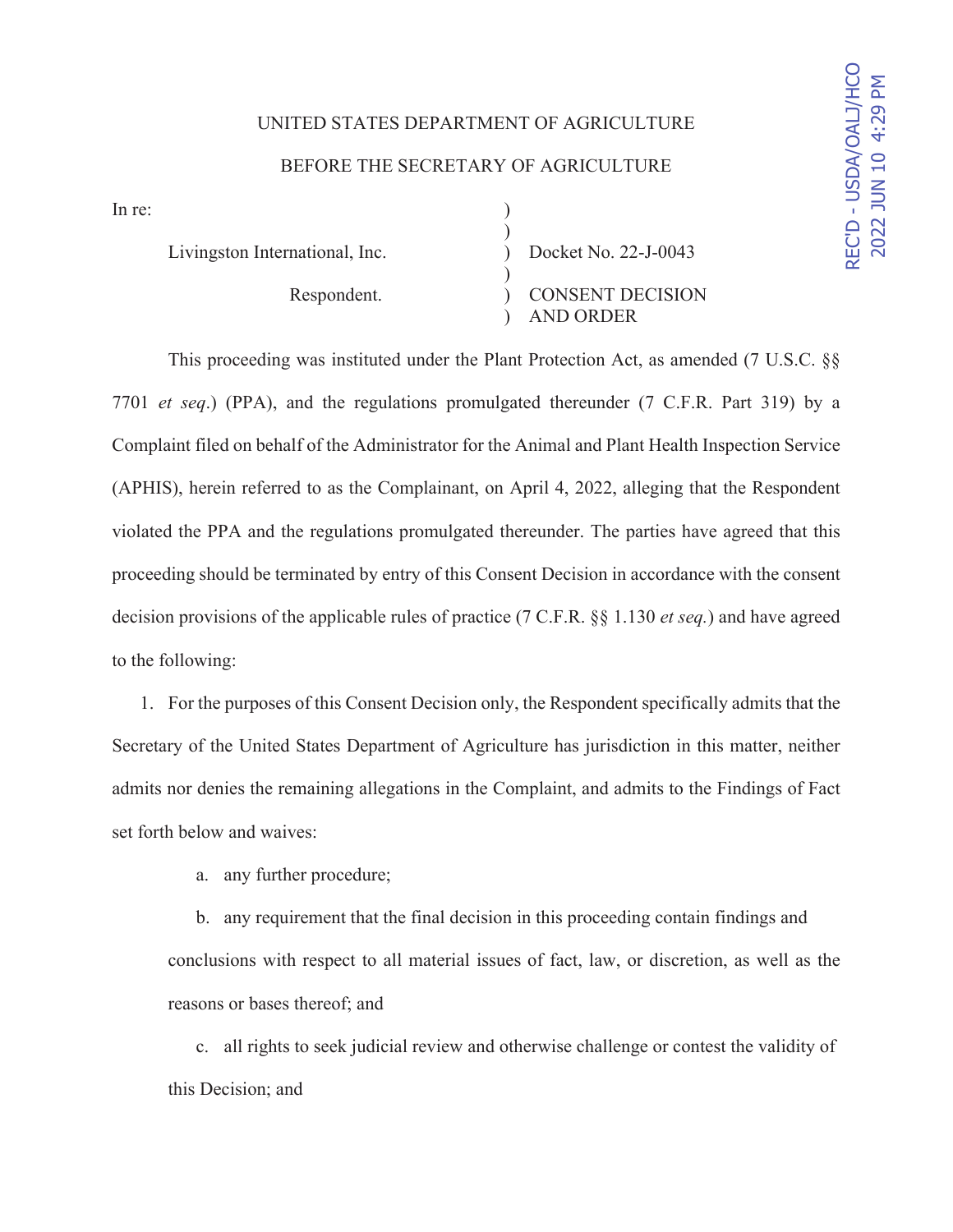d. waives any action against the United States Department of Agriculture under the Equal Access to Justice Act of 1980 (5 U.S.C. §§ 504 *et seq.*) for fees and other expenses incurred by the Respondent or against any employee of the United States Department of Agriculture in connection with this proceeding. Each party agrees to pay its own attorney's fees and court costs.

#### FINDINGS OF FACT

1. The Respondent Livingston International, Inc. is, and at all times material herein was, a domestic corporation organized under the laws of the State of Delaware with a business address of 670 Young Street, Tonawanda, New York 14150. Respondent is, and at all times material herein was, a freight and customs brokerage business.

2. Respondent's registered agent is the Corporation Trust Company whose business address is Corporation Trust Center 1209 Orange Street, Wilmington, Delaware 19801.

3. On or about March 28, 2017, Marc Riendeau, Inc., a foreign shipping corporation, granted Respondent customs power of attorney.

4. On or about June 21, 2019, Marc Riendeau, Inc., a foreign shipping company, imported a shipment of 1,436 bags of Egyptian-origin onions to the United States. A United States Department of Homeland Security, Customs and Border Protection Agriculture Specialist (CBPAS) conducted a document review and inspection of the shipment and discovered the following:

a. The customs broker responsible for the shipment was Respondent.

b. The proforma invoice contained the product description "Onions Red 20 x 2 EGYPT…" and listed the country of origin as Canada.

c. The commercial invoice contained the product description "Onions Red 20 x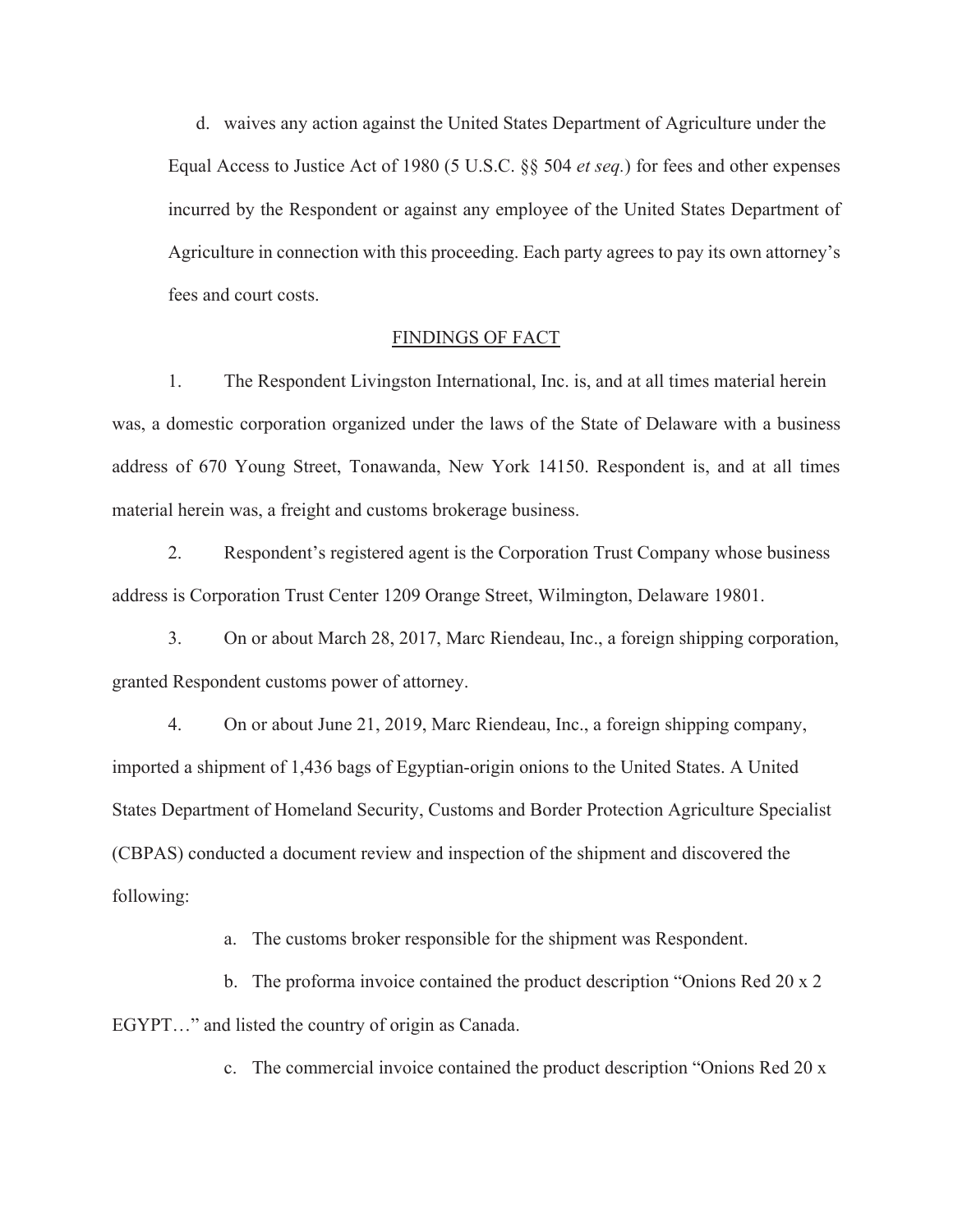2 EGYPT…."

#### CONCLUSIONS OF LAW

 Respondent has admitted to the jurisdictional facts and Findings of Fact set forth above, and the parties have agreed to the following Order in disposition of this proceeding; therefore, this Consent Decision will be issued.

#### ORDER

The Respondent Livingston International, Inc. is assessed a civil penalty of thirteen thousand dollars (\$13,000). The Respondent shall send payment for thirteen thousand dollars (\$13,000) according to one of the payment procedures provided in Appendix A to this Order, payable within thirty (30) days from the effective date of this Order. The Respondent should make and keep a copy of this payment for its records.

 The provisions of this Order shall become effective on the day this Consent Decision and Order is issued.

Copies of this Decision and Order shall be served upon the parties.

 $\overline{\phantom{a}}$ 

 $\overline{\phantom{0}}$ 

\_\_\_\_\_\_\_\_ \_\_\_\_\_\_\_\_ Robert Closner Danielle Park Attorney for Respondent Attorney for Complainant  $\overline{\phantom{a}}$ 

Livingston International, Inc. Respondent

 Done at Washington, D.C.  $\gamma$  This 10th day of June  $\gamma$ , 2022 **CHANNING** 

 $\sum$  | KU | ITEK 2022.06.10 16:24:17 -04'00' **STROTHER** Digitally signed by CHANNING STROTHER Date: 2022.06.10 16:24:17 -04'00'

 Channing D. Strother Chief Administrative Law Judge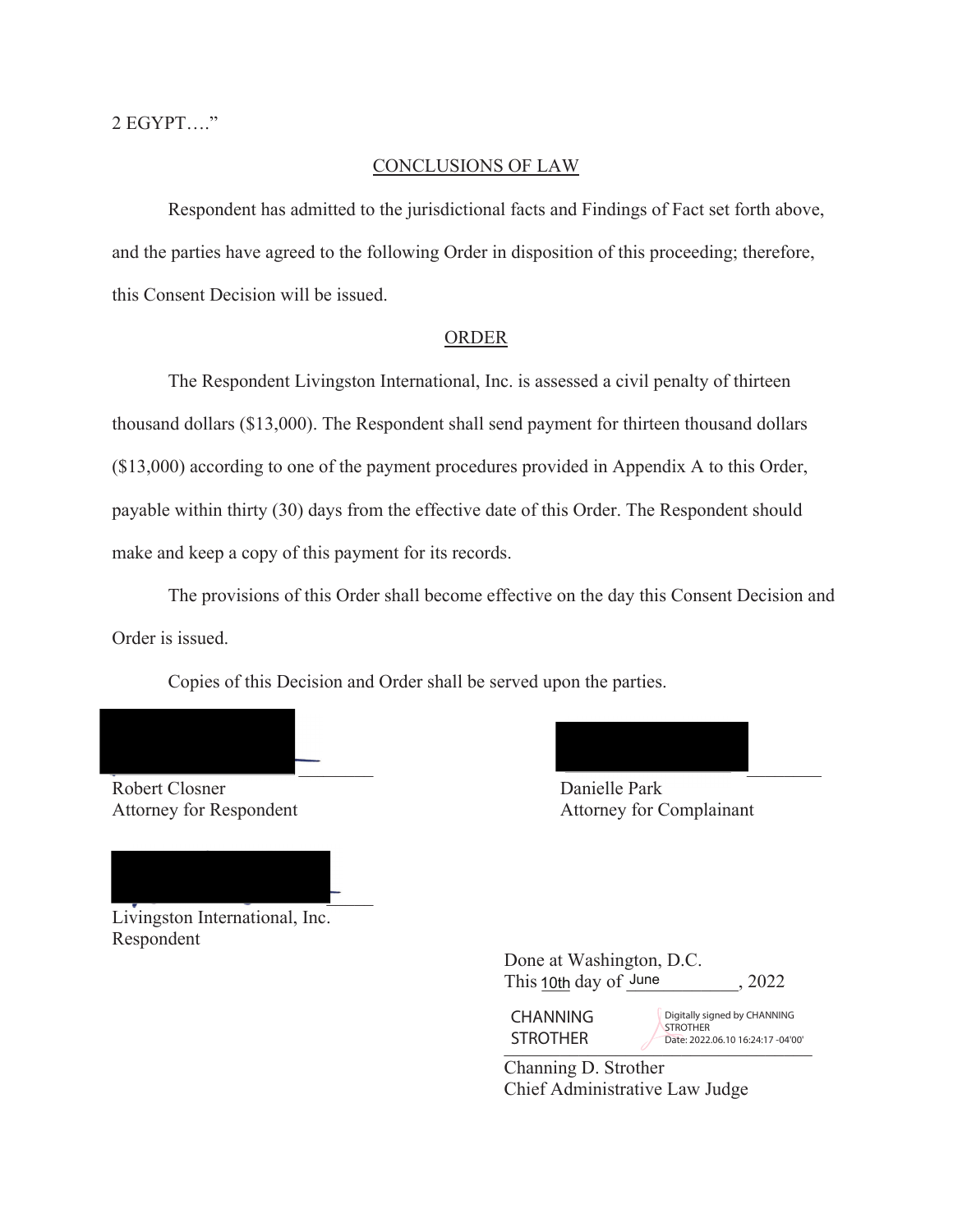## **Appendix A**

### Payments to USDA APHIS Instructions

The procedures below are for payments to the USDA APHIS. Payments are accepted via Check, Money Order, ACH, Wire Transfer, PayPal, Debit Card, Credit Card, or IPAC.

**Check or Money Order:** Make payable to "**USDA APHIS"**. Checks drawn from a foreign **REMITTANCE ADVICE:** The remittance advice included on your payment(s) is **crucial** to ensuring the proper posting of your payment. Please **include your specific bill number(s) on your remittance** to ensure proper Please bank must say "**Payable in US Dollars**". Include the Case # NY190029-HS in the "Note" your proper or "Memo" section of the check or money order. Mail your payment to:  $\sin$ USDA APHIS payment. ensure PO Box 979043 included St. Louis MO, 63197-9000  $\overline{c}$ crucial to ensuring the proper posting of your **your remittance Debit Card, Credit Card, PayPal, or ACH:** payments can be made at www.pay.gov. advice **For step-by-step Pay.gov instructions see second page. Bank ACH:** are processed through Remittance Express by remittance . You will need the following information to remit a payment via ACH, if not using pay.gov:  $\mathbf{m}$ ABA: 051036706 number(s) Name on Account: USDA, MRP, APHIS The Account Number: Wire Transfers: are processed through the **ADVICE:** bill You will need the following information to remit a payment via Wire Transfer: ABA: 021030004 **Specific** Name on Account: USDA, APHIS Account Number: REMITTANCE **DO NOT USE THE BANK SWIFT CODE** for any Wire Transfers. This may  $\mathbf{2}$ . include vour cause your payment to be rejected. payment(s) **International Wire Transfers:** must be sent through a US correspondent bank posting.(i.e. third party or intermediary bank) before going to the Federal Reserve Bank of New York. The US correspondent bank information should be in **bold**.